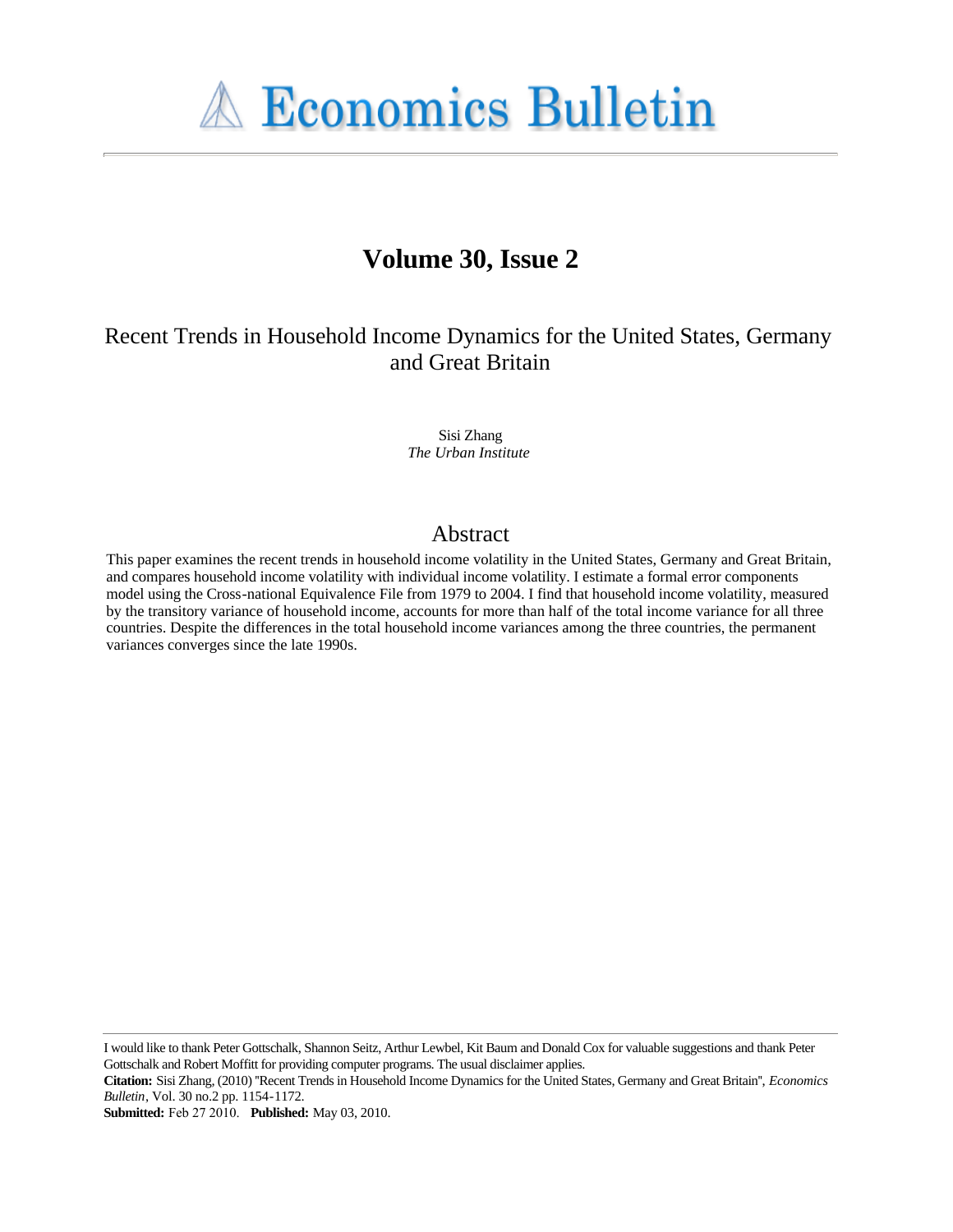#### **1. Introduction**

Rising inequality in individual earnings and household income has been an important economic feature in the United States over the past several decades as well as in many other advanced industrial countries (Levy and Murnane 1992, and Gottschalk and Smeeding 1997). Such an increase in the cross-sectional income inequality could arise either from an increase in the dispersion of permanent income, or a larger income fluctuations from year to year (income volatility). In this paper I apply a formal error components model to examine the following questions: How much of the household income inequality reflects income volatility rather than the dispersion of permanent income and how has this changed over time? How does household income volatility differ from individual income volatility? Are these trends in the United States different from other advanced industrial countries?

It is important to distinguish between the dispersion in permanent income and income volatility to understand the causes of the growing cross-sectional income inequality. For labor earnings dynamics, rising dispersion in permanent income is usually attributable to a skill-biased technological change or increased trade with developing countries (Katz and Autor 1999), while rising earnings volatility are more related to the instability of the labor market (Moffitt and Gottschalk 2002). For household income dynamics, permanent income dispersion and income volatility may be attributable to many other economic and social factors because they involve income sources and decisions of more than one person. The causes of the dispersion in permanent household income may also be affected by marital sorting. If higher educated women become more likely to marry higher educated men, this could enlarge the income gap between rich and poor households. The causes of household income volatility, on the other hand, are subject to changes in family structure and joint decisions (household labor supply, joint job search, family formation and dissolution, etc.) of household members. For instance, the "added worker effect'" literature (Lundberg 1985 and Stephens 2002) have found that married women are more likely to participate in the labor market when their husbands become temporarily unemployed. Such intra-household insurance could reduce household income volatility. On the other hand, changes in family structure, such as the recent increase in cohabitation and divorce, a decline in first age at marriage (Stevenson and Wolfers 2007) would probably increase household income volatility. The descriptive analysis of the trends in household income dynamics with a comparison in individual income dynamics is an important initial step to understand the causes of permanent income dispersion and income volatility.

Although most studies of income inequality implicitly focus on explaining the permanent income dispersion, recent studies have found that earnings volatility plays an important role in explaining the rising cross-sectional income inequality. Earlier work by Gottschalk and Moffitt (1994) decompose the cross-sectional earnings variance into a permanent and a transitory component. They find that the income volatility, using the classical definition of the variance for a transitory component of earnings, accounts for about one third to one half of the total variance of male earnings and such transitory variance also has increased over time. Male earnings dynamics have been well studied in the United States (Haider 2001, Moffitt and Gottschalk 2002, 2008, among many others). These studies have shown that earnings volatility increased substantially in the 1980s and then remained at this new higher level through 2004. Permanent earnings dispersion also increased over time and accelerated its increase in the early 2000s.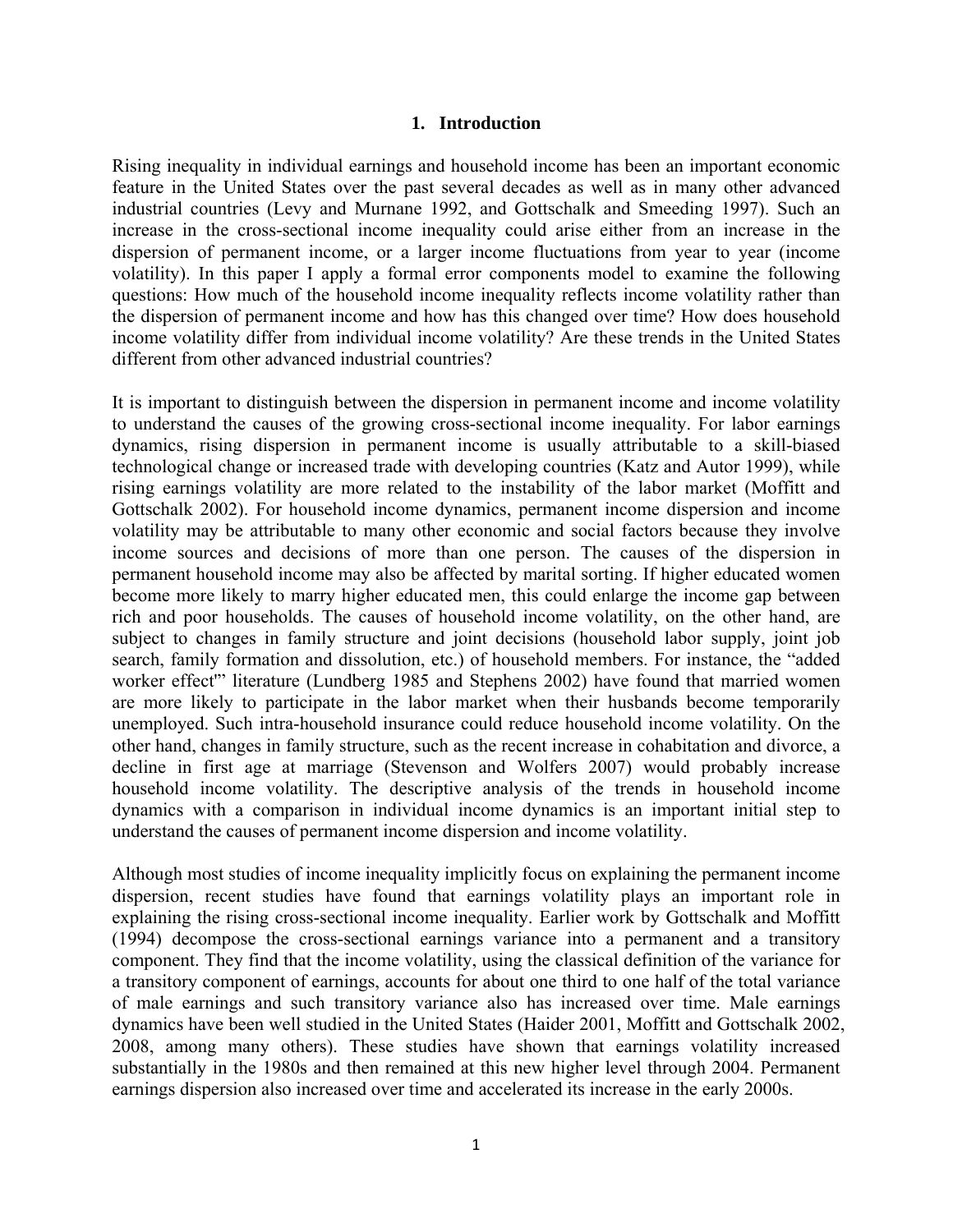There are fewer studies on household income dynamics (Hacker 2006, Bollinger and Ziliak 2007, Bania and Leete 2007, Dynan, Elmendorf and Sichel 2008, and Dahl, Deleire and Schwabish 2008). Most of these studies only estimate either income volatility or permanent income dispersion, but not both. In this paper I apply the latest method in Moffitt and Gottschalk (2008) to estimate a formal error-component model of life cycle income dynamics with calendar time shifts for household income using panel data. Estimation of such model identifies how permanent and transitory variance in household income or earnings evolves over time and over the life cycle.

This paper also compares income dynamics in the United States with two other industrial countries: Germany and Great Britain. A few studies have explored the income dynamics in industrial countries other than the United States. An increase in both permanent and transitory variances in earnings dynamics are also found in Germany (Burkhauser et al. 1997), Canada (Baker and Solon 2003, Beach et al. 2003, 2008), Great Britain (Dickens 1996), and Sweden (Gustavsson 2004). However, due to the lack of comparable data sets, comparisons in income dynamics among these industrial countries are rarely examined. Given their similarities in income level and economic development but differences in educational and wage-setting institutions as well as public welfare or family structure, such cross-national comparisons could provide important benchmarks of how income inequality and volatility in the United States differs from or is similar to other industrial countries, and how different social policies cope with income volatility or permanent income dispersion. Gottschalk and Smeeding (1997) use Luxembourg Income Study (LIS) to examine cross-sectional inequality in earnings and family income up to the early 1990s. LIS contains comparable income measures from repeated crosssectional data, but it is not feasible for the study of income volatility, which requires longitudinal data sets. To the best of my knowledge, Cross-national Equivalence File (CNEF) is the only available longitudinal data file that contains equivalently constructed income variables in the United States and other industrial countries. I use the latest CNEF from 1979 to 2006 which consists of comparable income measures from longitudinal data sets in the United States (the Michigan Panel Study of Income Dynamics), Germany (German Socio-Economic Panel) and Great Britain (British Household Panel Study). From CNEF I can examine how the trends in household income volatility and permanent income dispersion in the United States differ from other advanced industrial countries.

Estimation of a formal error components model shows the following results: First, transitory variance accounts for more than half of the total variance in household income, about 56-78 percent in the United States, 67-85 percent in West Germany and 51-68 percent in the Great Britain. Second, despite the differences in cross-sectional income inequality among the three countries, the permanent household income dispersion converges since the late 1990s, while the household income volatility does not converge.

#### **2. Model Specification of Income Dynamics**

I use a formal error components model to estimate the permanent and the transitory variance in income dynamics. There is a large literature on the formulations of such models (Lillard and Willis 1978, MaCurdy 1982, Abowd and Card 1989, and MaCurdy 2007 for a review). These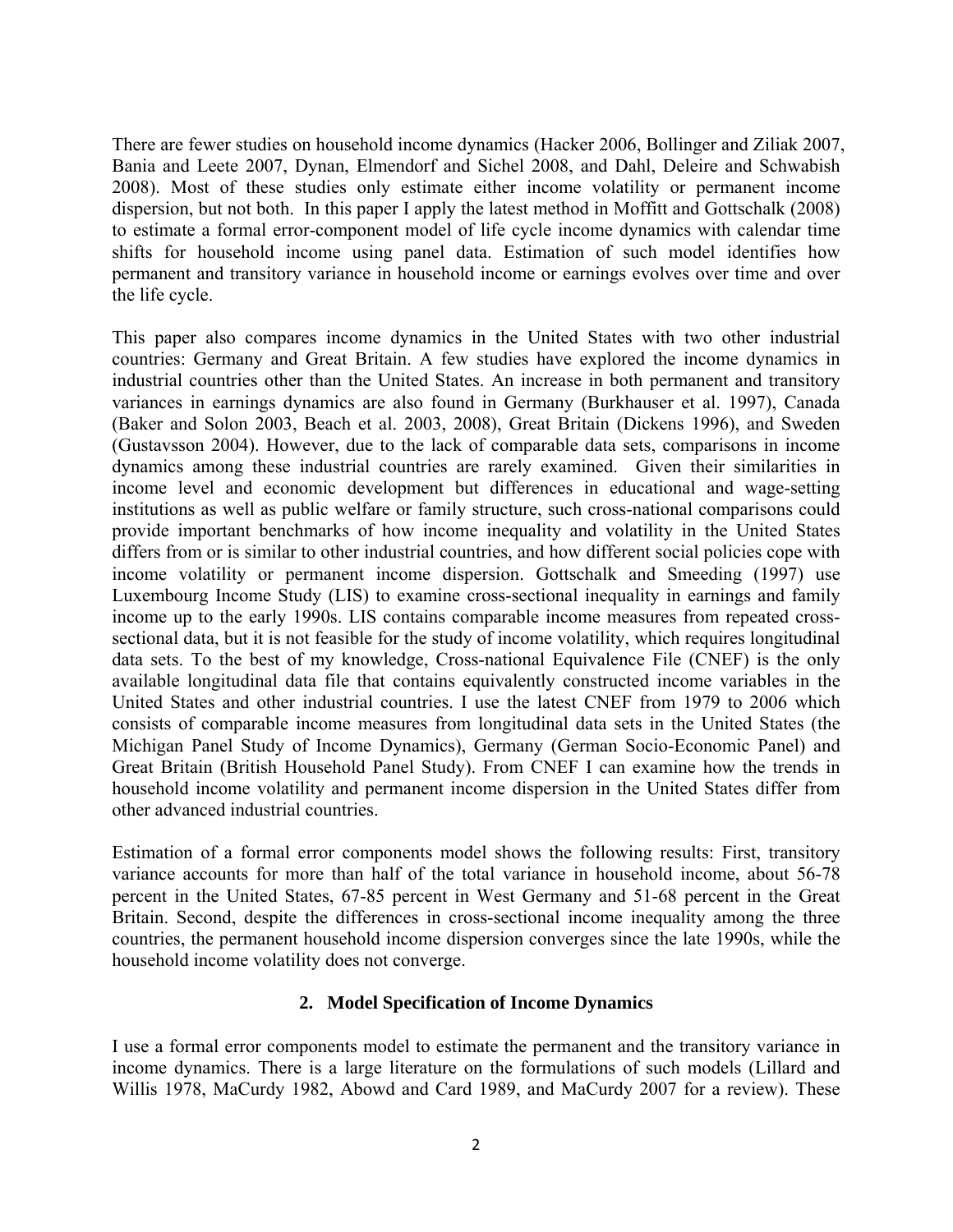studies suggest that the permanent component evolves over the life cycle, and the transitory component is serially correlated, usually represented by a low-order ARMA process. I specify a model similar to Moffitt and Gottschalk (2008) which contains all above features:

$$
y_{iat} = \alpha_t \mu_{ia} + v_{iat}
$$
  
\n
$$
\mu_{ia} = \mu_{i,a-1} + \omega_{ia}
$$
  
\n
$$
v_{iat} = \rho v_{i,a-1,t-1} + \beta_t \varepsilon_{ia} + \theta(\beta_{t-1} \varepsilon_{i,a-1})
$$
\n(1)

where y<sub>iat</sub> is the log income residuals after a first-stage regression, for individual or household *i* at age *a* in calendar year *t*. It is composed of a permanent component  $\alpha_t \mu_{ia}$ , where  $\alpha_t$  is loading factor, and a transitory component  $v_{\text{iat}}$ . Random walk  $\omega_{\text{ia}}$  arrives randomly and it is not meanreverting. The transitory shock evolves with an ARMA (1,1) process which is typically found in the literature, fading out at the rate  $\rho$  and deviating from that smooth fade-out rate by  $\theta$  in the next period. The transitory shock is mean-reverting.

Assume  $E(\mu_{ia})=E(\omega_{ia})=E(\epsilon_{ia})=0$ . These three residuals are all independent from each other. Assume all forcing errors to be i.i.d. except  $\varepsilon_{ia}$ , as transitory shocks are likely to be greater at younger ages. Two other assumptions include: µ evolves over the life cycle but not with calendar time, and the transitory shock ε is a function of *a* and *t*. Although all the parameters in the model could shift with calendar time, I follow the literature and only allow calendar time shifts appear in the loading factor of the permanent component  $\alpha_t$  and the forces of the transitory component  $\beta$ <sub>t</sub>.

I estimate the model using minimum distance estimation developed by Chamberlain (1984). The parameters are estimated by minimizing the sum of squared deviations between the observed elements in the variance-covariance matrix and the predicted elements implied in the theoretical model, with an identity weighting matrix. Let  $s_{im} = y_{ij}y_{ik}$ , where  $y_{ij}$  and  $y_{ik}$  are the log income residuals for each age-year cell *j* and *k*, and where *m*=1, ..., *M* indexes the individual moments for the products of residuals *j* and *k*. Denote θ as the set of unknown parameters. I choose θ to minimize the sum of squared residuals:

Min 
$$
\sum_{i=1}^{N} \sum_{m=1}^{M} [s_{im} - f(\theta, j, k)]^2
$$
 (2)

Such a formal error components model has several advantages over other estimation methods used in the income dynamics literature. Gottschalk and Moffitt (1994) and Beach et al. (2003, 2008) use a random effects model, which does not account for serial correlation in the transitory component. Another method is an approximate nonparametric method applied in Moffitt and Gottschalk (2002, 2008) and Hacker (2006). It defines covariance of income between ``long'' periods as the permanent variance, and defines the difference between variance and covariance as the transitory variance. Such method is an approximate method and is not able to estimate the serial correlation parameter of the shocks. In addition, if the transitory component is serially correlated, then the effects of past transitory shocks are never equal to zero. Therefore, a long lag is needed to get a good approximation.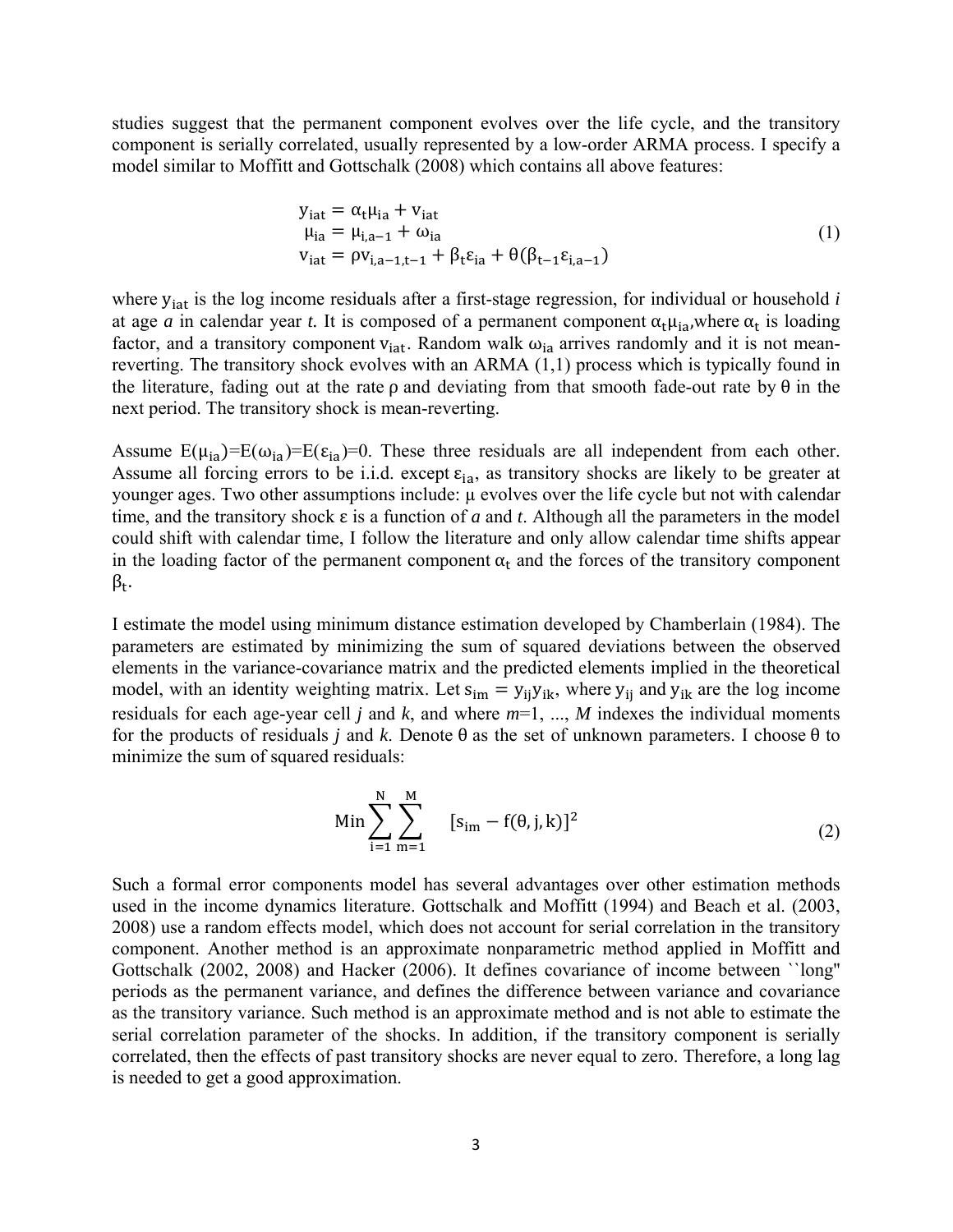#### **3. Data**

This paper uses the Cross National Equivalent File (CNEF) prepared by the Department of Policy Analysis and Management at Cornell University. I use the 1980-2006 CNEF data, which consists of equivalently defined income variables from the Michigan Panel Study of Income Dynamics (PSID) 1979-2002, the German Socio-Economic Panel (GSOEP) 1983-2004, and the British Household Panel Survey (BHPS) 1990-2000.<sup>1</sup> I only include the West Germany sample in GSOEP because data for East Germany (former German Democratic Republic) before 1990 is not available.<sup>2</sup> All years are referred to the income years. PSID skipped interviews every other year staring interview year 1998, so the last four observations are for income years 1996, 1998, 2000 and 2002. All three data sets are longitudinal so that I observe income over time for the same household or same individual.

CNEF constructed equivalently defined income variables across countries. The codebook of CNEF provides a description of how each variable is created, the algorithm used to create each variable from the original panel data, and it also provides a reliability code which tells the degree of cross-national comparability, with "1" represents completely comparable. All income variables I use in this paper are completely comparable between three countries.

The household income variable used in this paper is post-tax and transfer annual household income. It is the sum of the total household income from the labor earnings of all household members, asset flows, private retirement income, private transfers, public transfers, and social security pensions net of total household taxes.<sup>3</sup> The total household income is divided by an equivalence scale which is adjusted based on household size to account for economies of scale of household members compared to single individuals.<sup>4</sup> Similar adjustment can also be found in other studies, such as Gottschalk and Moffitt (2009) and Hacker (2006). Adjusting for household size is important for understanding permanent inequality, one main component of income dynamics. Economic well-being is worse in a household with 8 individuals than a household with same household income but only has 2 individuals.

I follow household heads aged between 20 and 59 with positive household income. Household income is adjusted for inflation using the consumer price index in each country, and set year 1996 as base year. I include every observation for each household that meet these restrictions, hence households might drop out and reappear in the sample over time. I also trim the top and

<sup>&</sup>lt;sup>1</sup> In addition to above three data sets I use, CNEF also includes the Household Income and Labor Dynamics in Australia (HILDA) 2001-2005, the Swiss Household Panel (SHP) 1999-2005, and the Canadian Survey of Labor and Income Dynamics (SLID) 1993-2005. HILDA and SHP are too short to identify the transitory variance as it requires observing income changes for sufficient long time. The access to SLID data is partly restrictive. <sup>2</sup> Therefore, for those individuals who moved from East Germany to West Germany at some point, I only observe

their income after they moved.

<sup>&</sup>lt;sup>3</sup> Total household taxes include income taxes of the head, partner and other family members, as well as payroll taxes of the head and partner. The PSID data do not provide information on payroll taxes. They are calculated by bracketing labor income and applying the average payroll tax rate for that bracket as reported by the Social Security Bulletin, Annual Statistical Supplement, 1990, page 33.

<sup>&</sup>lt;sup>4</sup> I use general official United States Equivalence Weight that is computed based on household size. This equivalence scale is available in CNEF data.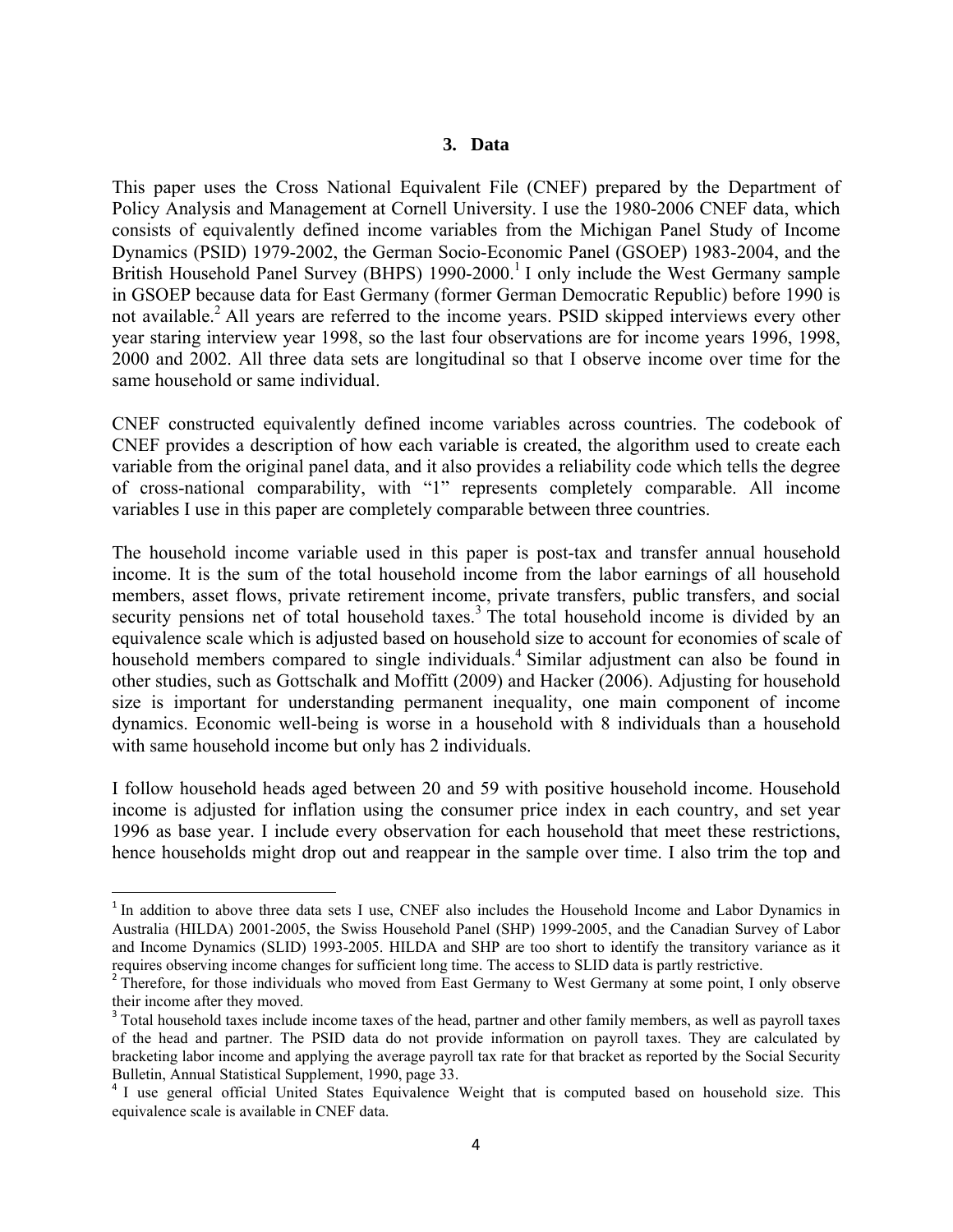bottom 1 percent of the household income within year-age group (20-29, 30-39, 40-49, 50-59) cell to reduce noise. At the top distribution, data from all three countries are top-coded to ensure confidentiality. Treating the top-coded income as true income will reduce cross-sectional variances. At the bottom distribution, some households report very low income such as \$1 per year, which may not be accurate. These observations distort estimates of inequality based on the variance of log income, as log income goes to minus infinity when income goes to zero.

One commonly used procedure that addresses both measurement issues is to truncate data by deleting the top and bottom 1 percent of the distribution, which drops almost all the top-coded observations and problematic small income (Moffitt and Gottschalk 2002, 2008). When interpreting our results, I only capture income dynamics in the middle 98 percent of the distribution. Our final sample includes 5,239 households with a total of 115,022 household-year observations in the United States, 4,248 households with 88,312 observations in West Germany; and 3,672 households with 37,571 observations in the Great Britain. Summary statistics are presented at Table 1.

## **4. Household Income Dynamics in the United States, West Germany and Great Britain**

A variance-covariance matrix is formed based on residuals from regressions of log earnings on household head's age, age square, a dummy for whether he is married and the number of children in the household. A separate regression is run for each year.<sup>5</sup> This first stage regression controls for the changes in the mean household income, thus the analysis in the next section examines the within group variances. I calculate the covariance between income at age *a* and *a'* and between year *t* and year *t'*, indexed with year, age and lag length.

I then estimate the income dynamics model in equation (1) and compute the permanent and transitory variances, in each year, for each age group. Table 2 presents the estimated α of household income dynamics, Table 3 presents the estimated β and Table 1.4 presents estimates of other parameters. These time-varying coefficients of  $\alpha$  and  $\beta$  are the main driving force of the trends in permanent variance and transitory variance, respectively. The transitory shocks in household income are significantly serially correlated at a rate of 0.78 in the United States, 0.76 in West Germany and 0.70 in the Great Britain.

Figure 1 plots the actual and predicted cross-sectional variances in log household income in three countries, taking an average across the four age groups. The predicted variances from the model match empirical variance from the data very well. The United States has the highest overall inequality among all three countries, and West Germany has the lowest inequality for the past two decades. Household income inequality in the United States increased since the 1980s, declined in the late 1990s and then rose up again in the 2000s. This trend is consistent with other studies such as Gottschalk and Smeeding (1997) Figure 4 and Nichols and Zimmerman (2008). In West Germany, income inequality gradually increases over time, with the largest jump around the reunification in 1990. In Great Britain household income inequality does not change much in the 1990s.

<sup>&</sup>lt;sup>5</sup> The first stage regression does not include education variable, as in the Great Britain education information is missing from BHPS.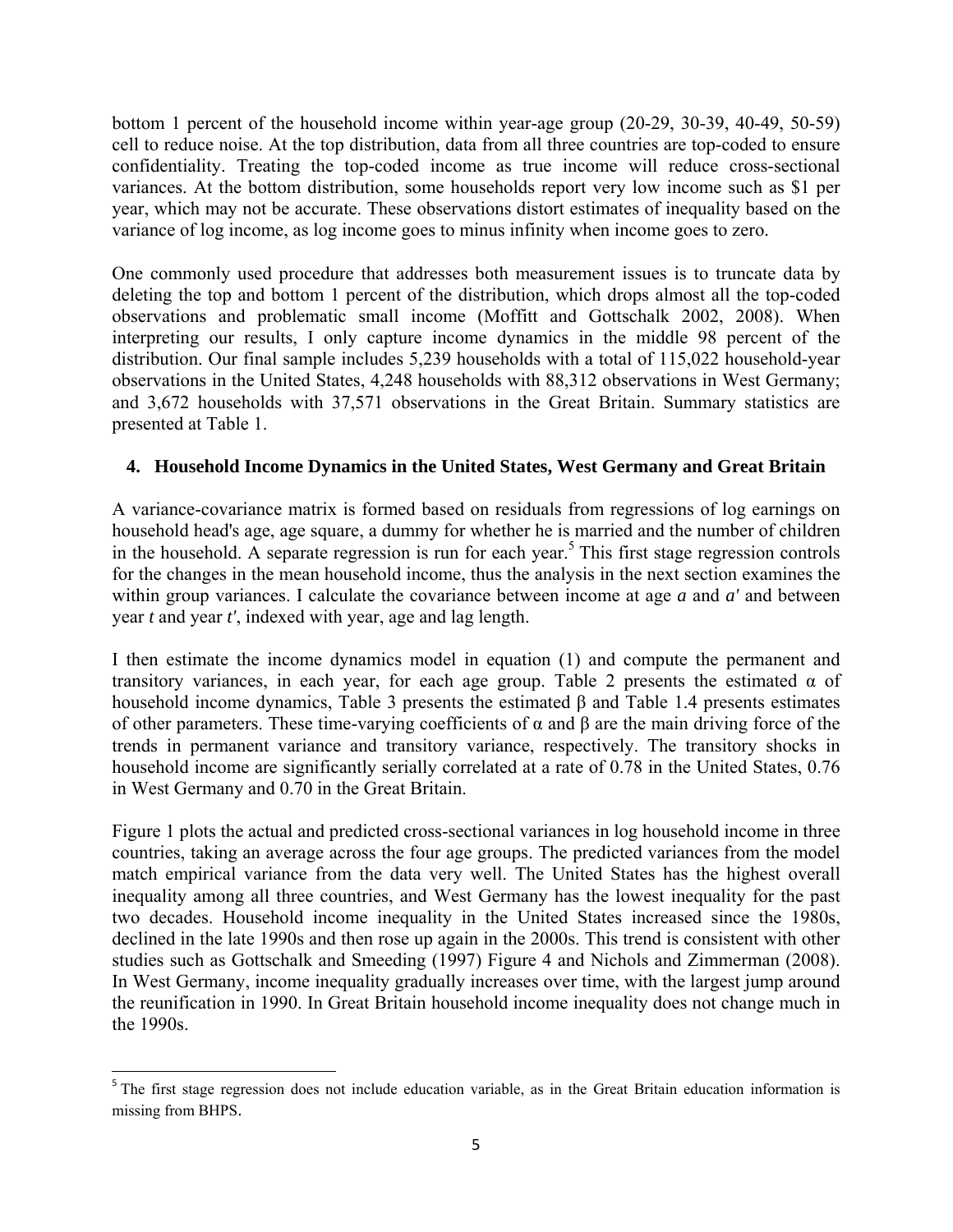Figure 2 plots the permanent variance and transitory variance in each year, taking an average across four age groups. The top figure plots the permanent variance for three countries. In the United States, the permanent variance steadily increased through the 1980s, gradually decreased since the mid 1990s. In West Germany, the permanent variance mildly increased through the late 1990s, then leveled off afterwards. The permanent variance in Great Britain rose in the early 1990s then declines.

Despite the large difference among three countries in the 1980s, the permanent dispersion of household income converges since the late 1990s. In addition, the permanent dispersion does not increase since the mid 1990s in all three countries. The rank for the three countries in terms of permanent household income dispersion changes over time. West Germany always has the lowest permanent income dispersion, while the Great Britain has higher permanent income dispersion than the United States for most of the sample period (1992 to 1999). The bottom figure in Figure 2 shows the evolution of household income transitory variances. Unlike the permanent variances, the transitory variances do not have a clear convergence pattern in these three industrial countries. Transitory variance goes up in the long run but is subject to cyclical changes in the United States and West Germany. In the Great Britain it goes up more steadily. Such income volatility seems to be more dramatic in the United States than in European countries, especially after the 1990s.

I also examine how much of the overall cross-sectional inequality is attributable to income volatility rather than the permanent dispersion. Figure 4 compares the total variance, the permanent variance and the transitory variance in the United States. Figure 5 and 6 present trends in three variances in West Germany and Great Britain. The transitory variance accounts for at least half of the overall inequality, about 56 to 78 percent in the United States, 67 to 85 percent in West Germany and 51 to 68 percent in Great Britain. For the same period of 1990-2000, transitory variance accounts for 70 percent of total variation in the United States, 73 percent in the West Germany and 58 percent in the Great Britain. Trends in transitory variance are mostly coincides with trends in overall inequality, when comparing with Figure 1. This is a pattern that is consistently found in other studies for the United States. Moffitt and Gottschalk (2008) plot the transitory variance against the unemployment rate. They find that transitory variances are largely cyclical, thus it is more difficult to sort out the trend in the transitory variance, especially when there is a cycle at the end of the period. In my study of household income dynamics, the trends in transitory variance are also cyclical.

#### **5. Conclusion**

In this paper I examine the recent trends of household income dynamics in the United States, West Germany and Great Britain, using CNEF 1979-2006 file. I estimate a formal errorcomponents model as in Moffitt and Gottschalk (2008), to study how permanent variances and transitory variances change over time and how these trends differ in three countries. I find that the permanent household income dispersion converges among three countries in the late 1990s, while transitory variance displays a more cyclical pattern. Household income volatility accounts for more than half of the overall cross-sectional inequality in all three countries. These findings deserve further investigation with formal economic models of household behavior.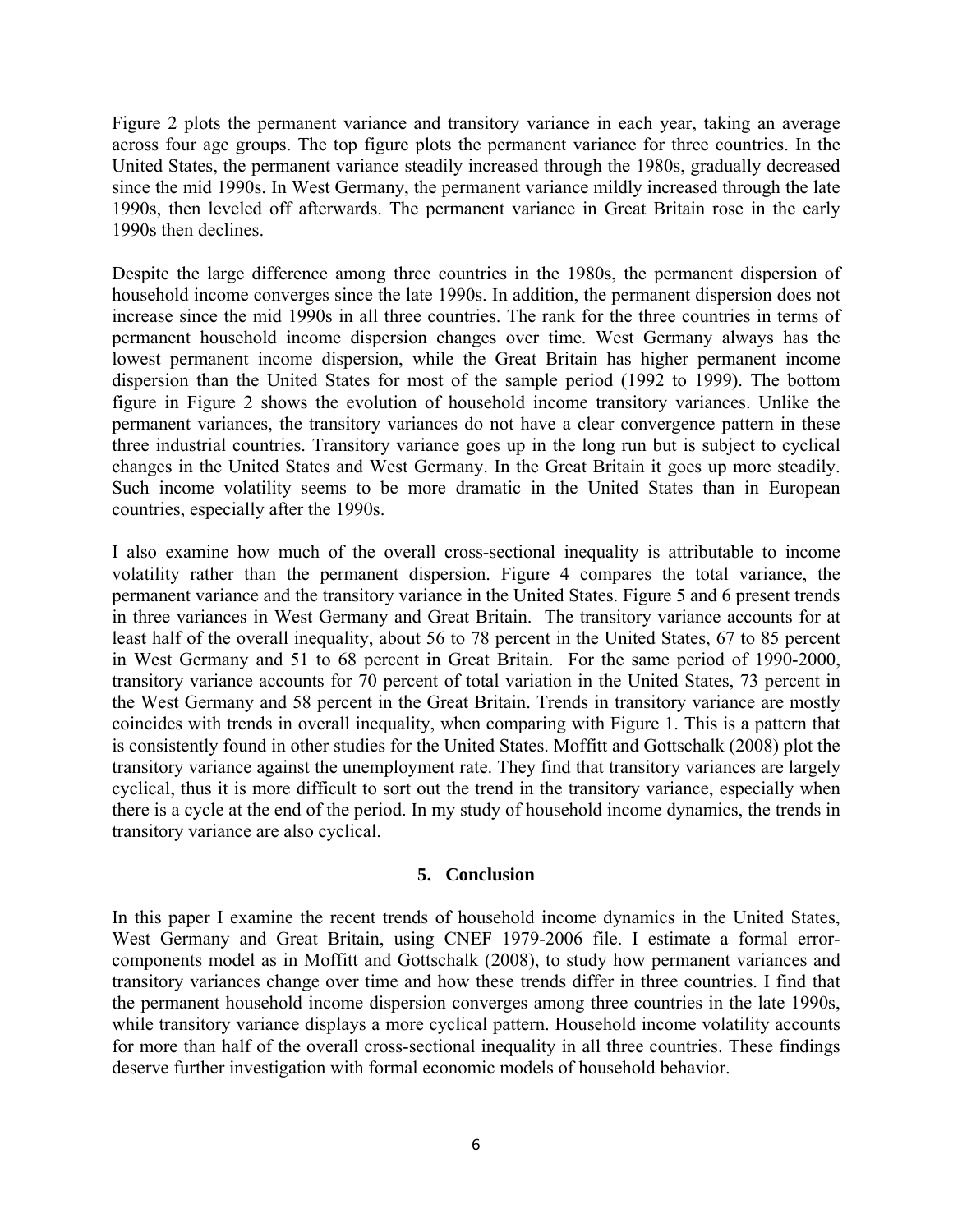### **References**

Abowd, J. M. and D. Card (1989) "On the Covariance Structure of Earnings and Hours Changes" *Econometrica* 57, 411-445.

Baker, M. and G. Solon (2003) "Earnings Dynamics and Inequality among Canadian Men, 1976- 1992: Evidence from Longitudinal Income Tax Records" *Journal of Labor Economics* 21, 289- 321.

Bania, N. and L. Leete (2007) "Income Volatility and Food Insufficiency in U.S. Low Income Households, 1992-2003" Institute for Research on Poverty Discussion Paper number 1325

Beach, C. M., R. Finnie, and D. Gray (2003) "Earnings Variability and Earnings Instability of Women and Men in Canada: How Do the 1990s Compare to the 1980s?" *Canadian Public Policy* 29, 41-64.

Beach, C. M., R. Finnie, and D. Gray (2008) "Long-run Inequality and Annual Instability of Men's and Women's Earnings in Canada" Analytical Studies Branch Research Paper Series number 2008311

Bollinger, C. and J. Ziliak (2007) "Welfare Reform and the Level, Composition, and Volatility of Income" Mimeo

Burkhauser, R. V., D. Holtz-Eakin, and S. E. Rhody (1997) "A Cross-National Comparison of Permanent Inequality in the United States and Germany" *International Economic Review* 38, 775-794.

Chamberlain, G. (1984). "Panel Data" in *Handbook of Econometrics* by Z. Griliches and M. Intriligator, Eds., Elsevier Science New York, Chapter 22

Dahl, M., J. A. Schwabish, and T. DeLeire (2008) "Year-to-Year Variability in Worker Earnings and in Household Incomes: Estimates from Administrative Data" Mimeo.

Dickens, R. (1996) "The Evolution of Individual Male Earnings in Great Britain: 1975-94" Center for Economic Performance Discussion Paper Series number 306.

Dynan, K., D. Elmendorf, and D. Sichel (2008) "The Evolution of Household Income Volatility" Mimeo.

Dynarski, S. and J. Gruber (1997) "Can Families Smooth Variable Earnings?" Brookings Papers on Economic Activity 1997, 229-303.

Gottschalk, P. and S. Danziger (2005) "Inequality of Wages, Earnings, and Family Income: 1975-2002" *Review of Income and Wealth* 51, 231-254.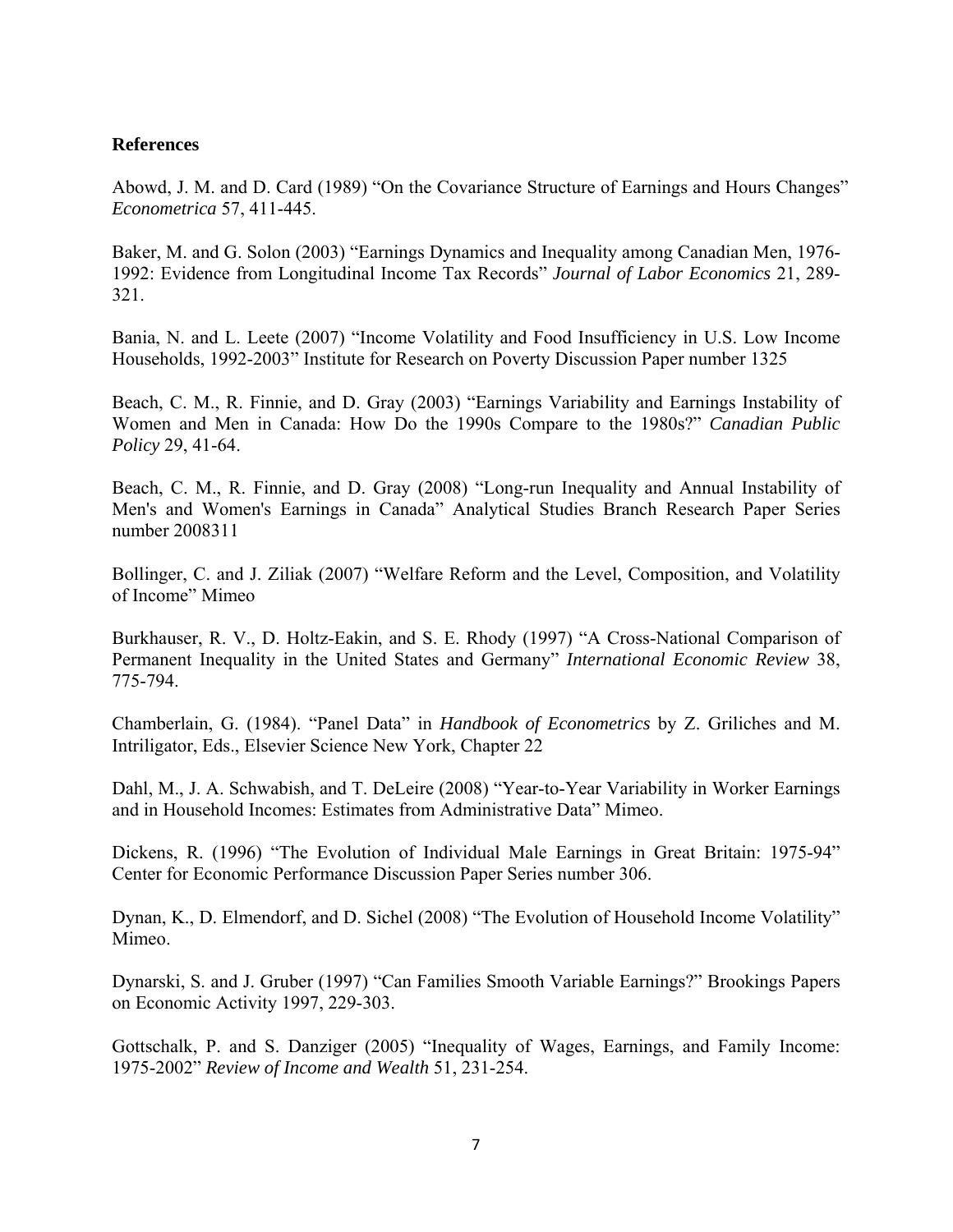Gottschalk, P. and R. Moffitt (1994) "The Growth of Earnings Instability in the U.S. Labor Market" *Brookings Papers on Economic Activity* 1994, 217-72.

Gottschalk, P. and R. Moffitt (2009) "The Rising Instability of U.S. Earnings" *Journal of Economic Perspective* 24, 3-24.

Gottschalk, P. and T. M. Smeeding (1997) "Cross-National Comparisons of Earnings and Income Inequality" *Journal of Economic Literature* 35, 633-687.

Gustavsson, M. (2004) "Trends in the Transitory Variance of Earnings: Evidence from Sweden 1960-1990 and a Comparison with the United States" Uppsala University Working Paper number 2004-11

Hacker, J. S. (2006) "The Great Risk Shift: The Assault on American Jobs, Families, Health Care, and Retirement, And How You Can Fight Back" Oxford University Press.

Haider, S. (2001) "Earnings Instability and Earnings Inequality of Males in the United States: 1967-1991" *Journal of Labor Economics* 19, 799-836.

Levy, F. and R. J. Murnane (1992) "U.S. Earnings Levels and Earnings Inequality: A Review of Recent Trends and Proposed Explanations" *Journal of Economic Literature* 30, 1333-1381.

Lillard, L. A. and R. J. Willis (1978) "Dynamic Aspects of Earnings Mobility" *Econometrica* 46, 985-1012.

Lundberg, S. (1985) "The Added Worker Effect" *Journal of Labor Economics* 3, 11-37.

MaCurdy, T. (2007) "A Practitioner's Approach to Estimating Intertemporal Relationships Using Longitudinal Data: Lessons from Applications in Wage Dynamics" in *Handbook of Econometrics* by J. Heckman and E. Leamer, Eds., Elsevier: New York, 4057-4167

MaCurdy, T. E. (1982) "The Use of Time Series Processes to Model the Error Structure of Earnings in a Longitudinal Data Analysis" *Journal of Econometrics* 18, 83-114.

Moffitt, R. and P. Gottschalk (1998) "Trends in the Variances of Permanent and Transitory Earnings in the U.S. and Their Relation to Earnings Mobility" Boston College Working Paper number 444

Moffitt, R. and P. Gottschalk (2002) "Trends in the Transitory Variance of Earnings in the United States" *Economic Journal* 112 , 68-73.

Moffitt, R. and P. Gottschalk (2008) "Trends in the Transitory Variance of Male Earnings in the U.S., 1970-2004" Boston College Working Paper number 697

Nichols, A. and S. Zimmerman (2008) "Measuring Trends in Income Variability" Urban Institute Research Paper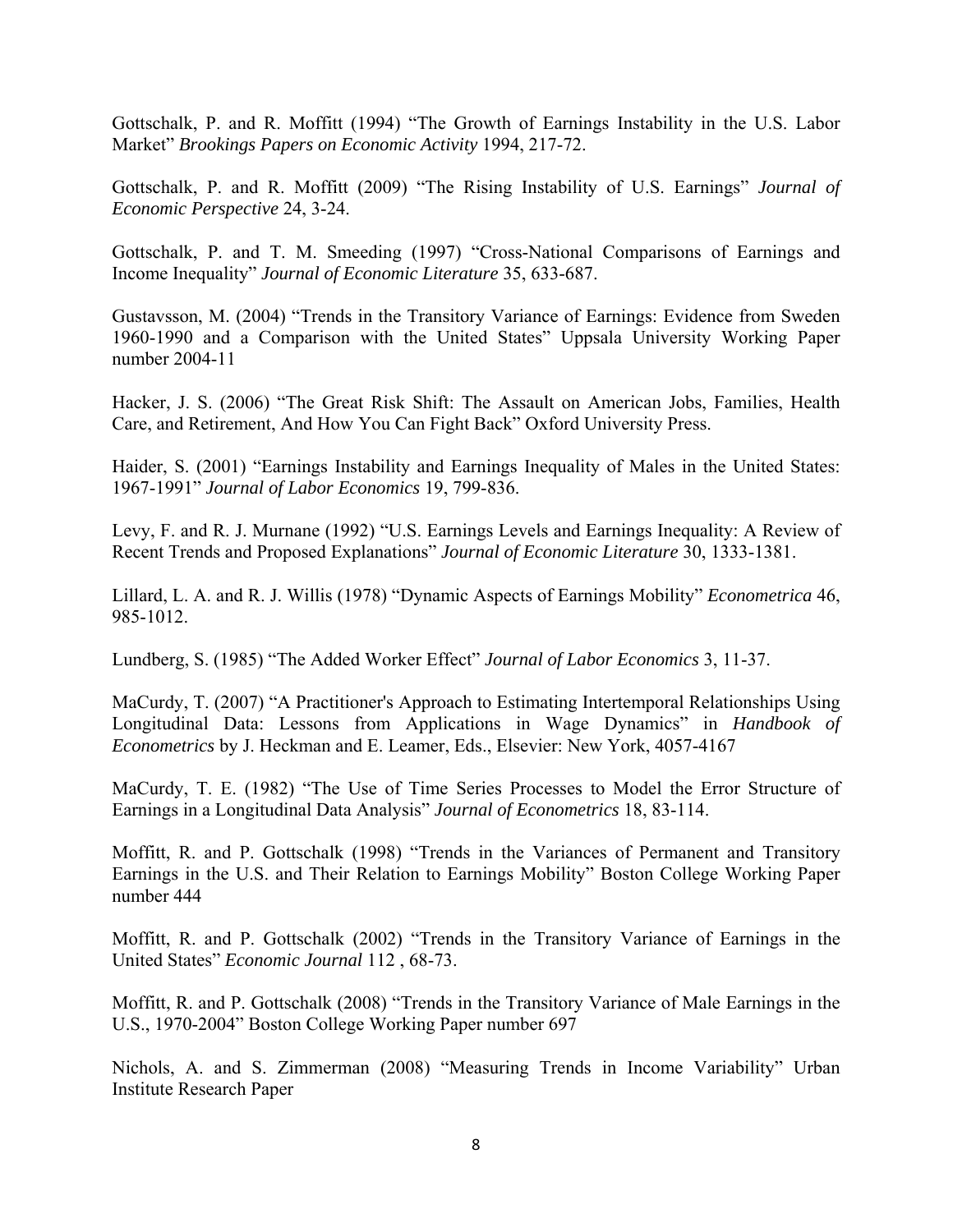Shin, D. and G. Solon (2008). Trends in Men's Earnings Volatility: What Does the Panel Study of Income Dynamics Show? NBER Working Paper number 14075

Sologon, D. M. and C. O'Donoghue (2009) "Earnings Dynamics and Inequality in EU, 1994- 2001" SOEP paper number 184

Stephens, M. (2002) "Worker Displacement and the Added Worker Effect" *Journal of Labor Economics* 20, 504-537.

Stevenson, B. and J. Wolfers (2007) "Trends in Marital Stability" Wharton, University of Pennsylvania, mimeo.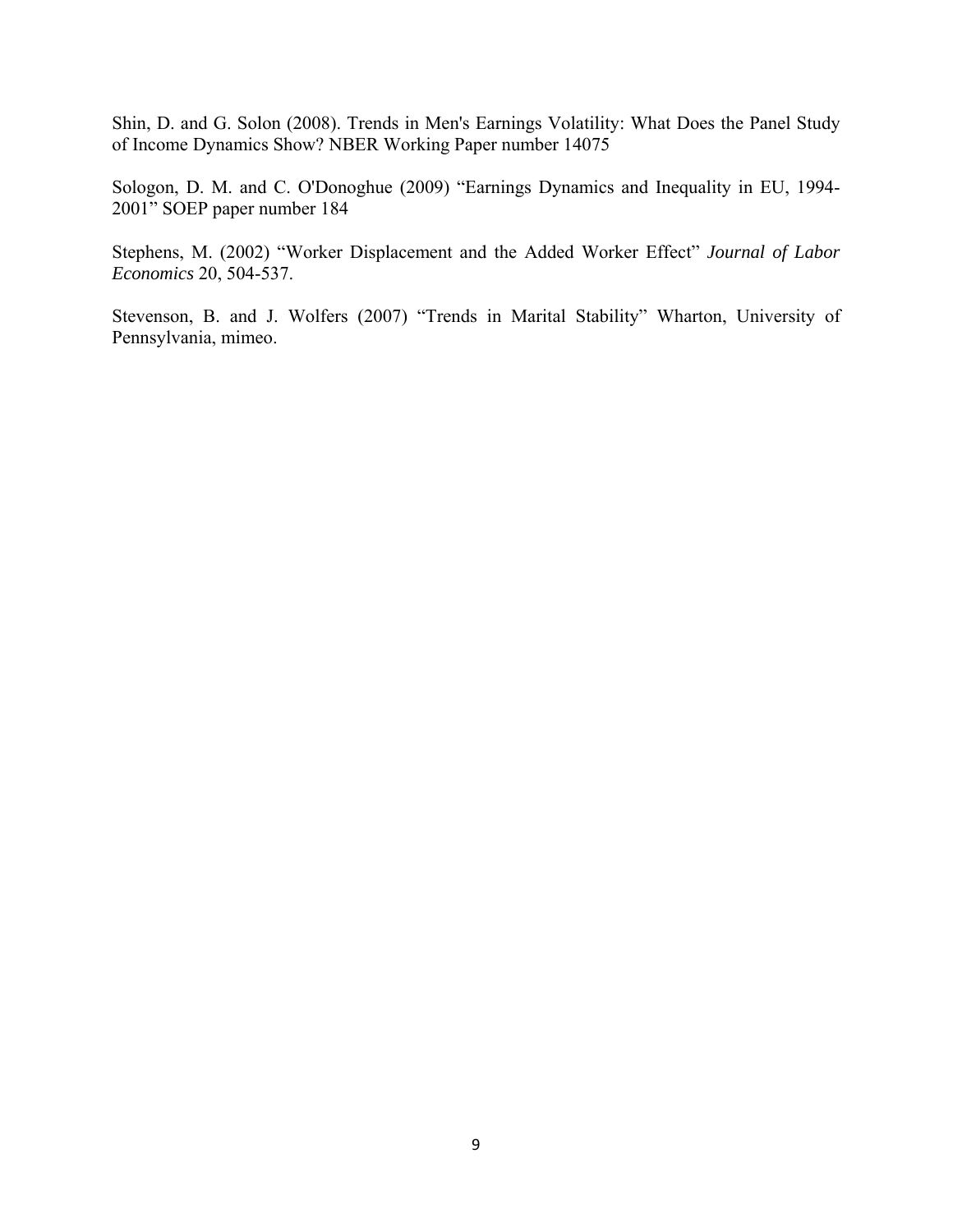|                      | Mean          | Std Dev | Min      | Max   |  |
|----------------------|---------------|---------|----------|-------|--|
|                      | United States |         |          |       |  |
| Log household income | 9.80          | 0.785   | $-1.05$  | 15.03 |  |
| Age of head          | 40.0          | 10.38   | 20       | 59    |  |
| Married              | 0.55          | 0.50    | $\theta$ | 1     |  |
| Number of children   | 0.91          | 1.14    | $\theta$ | 9     |  |
| Family size          | 2.71          | 1.48    | 1        | 14    |  |
|                      | West Germany  |         |          |       |  |
| Log household income | 9.65          | 0.638   | 0.63     | 2.81  |  |
| Age of head          | 41.0          | 10.65   | 20       | 59    |  |
| Married              | 0.54          | 0.50    | 0        | 1     |  |
| Number of children   | 0.61          | 0.92    | $\theta$ | 10    |  |
| Family size          | 2.51          | 1.34    | 1        | 17    |  |
|                      | Great Britain |         |          |       |  |
| Log household income | 9.26          | 0.693   | $-0.80$  | 2.39  |  |
| Age of head          | 41.0          | 10.39   | 20       | 59    |  |
| Married              | 0.68          | 0.47    | $\theta$ | 1     |  |
| Number of children   | 1.12          | 1.53    | 0        | 16    |  |
| Family size          | 2.82          | 1.36    |          | 11    |  |

Table 1: Descriptive Statistics

Note: Log household income is divided by equivalence of scale;

Means taken before trimming and over all household-year observations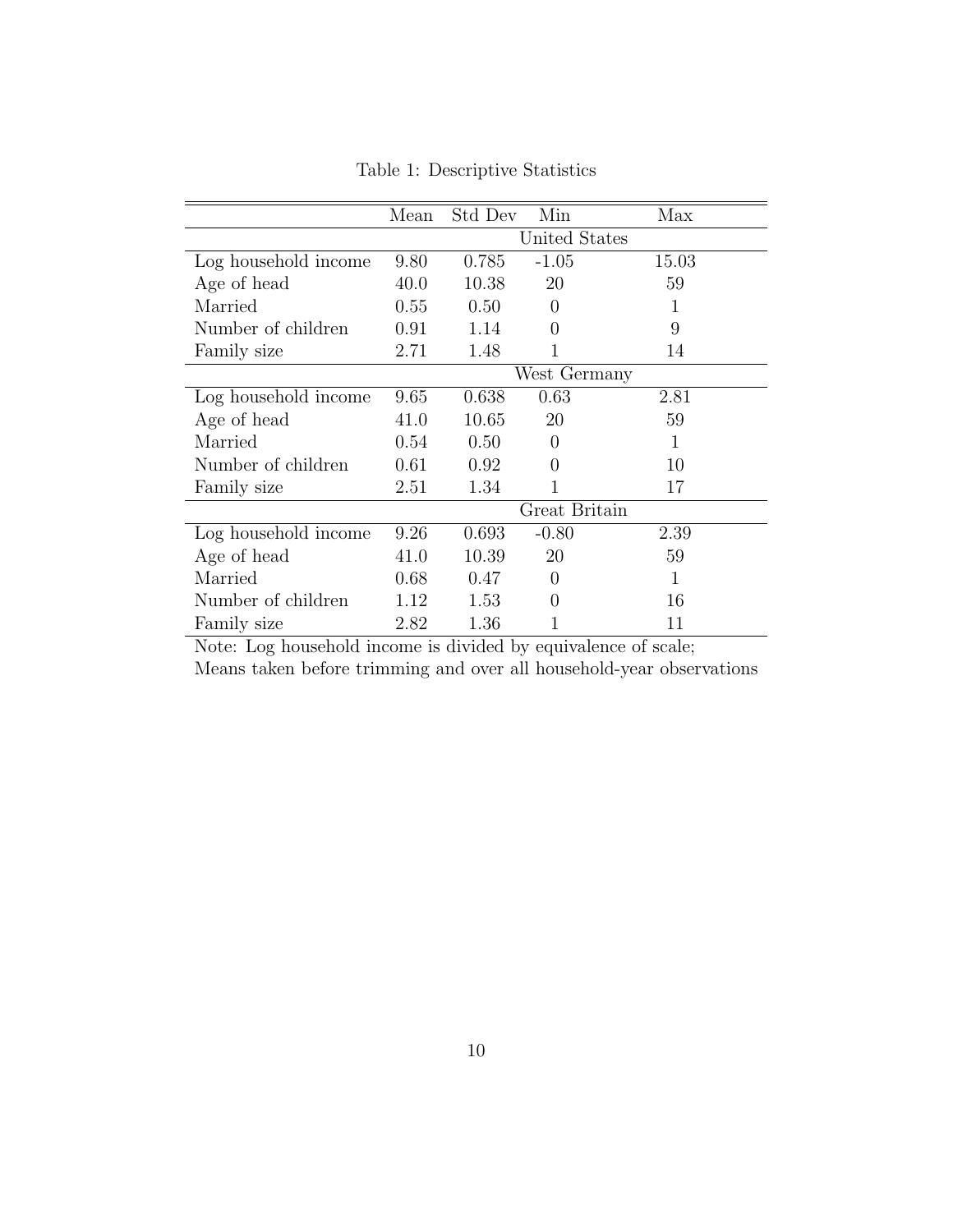|         |       | United States | West Germany |         | Great Britain |         |
|---------|-------|---------------|--------------|---------|---------------|---------|
| Year    | Coef  | Std Err       | Coef         | Std Err | Coef          | Std Err |
| Alpha's |       |               |              |         |               |         |
| 1980    | 1.027 | 0.054         |              |         |               |         |
| 1981    | 1.058 | 0.061         |              |         |               |         |
| 1982    | 1.192 | 0.075         |              |         |               |         |
| 1983    | 1.238 | 0.080         |              |         |               |         |
| 1984    | 1.277 | 0.092         | 1.027        | 0.183   |               |         |
| 1985    | 1.317 | 0.100         | 1.005        | 0.192   |               |         |
| 1986    | 1.313 | 0.099         | 1.095        | 0.201   |               |         |
| 1987    | 1.364 | 0.101         | 1.210        | 0.256   |               |         |
| 1988    | 1.429 | 0.102         | 1.198        | 0.358   |               |         |
| 1989    | 1.487 | 0.110         | 1.223        | 0.390   |               |         |
| 1990    | 1.493 | 0.114         | 1.369        | 0.315   |               |         |
| 1991    | 1.522 | 0.120         | 1.505        | 0.414   | 1.190         | 0.091   |
| 1992    | 1.497 | 0.122         | 1.534        | 0.397   | 1.145         | 0.086   |
| 1993    | 1.465 | 0.122         | 1.535        | 0.417   | 1.244         | 0.113   |
| 1994    | 1.443 | 0.127         | 1.660        | 0.457   | 1.249         | 0.149   |
| 1995    | 1.425 | 0.119         | 1.513        | 0.408   | 1.194         | 0.142   |
| 1996    | 1.237 | 0.103         | 1.463        | 0.453   | 1.164         | 0.151   |
| 1997    |       |               | 1.668        | 0.407   | 1.145         | 0.145   |
| 1998    | 0.814 | 0.086         | 1.539        | 0.406   | 1.065         | 0.114   |
| 1999    |       |               | 1.404        | 0.464   | 1.007         | 0.123   |
| 2000    | 0.907 | 0.088         | 1.398        | 0.389   | 1.020         | 0.268   |
| 2001    |       |               | 1.634        | 0.478   |               |         |
| 2002    | 0.928 | 0.096         | 1.638        | 0.439   |               |         |
| 2003    |       |               | 1.781        | 0.457   |               |         |
| 2004    |       |               | 1.539        | 0.380   |               |         |

Table 2: Estimates of Alphas in the Error Components Model of Log Household Income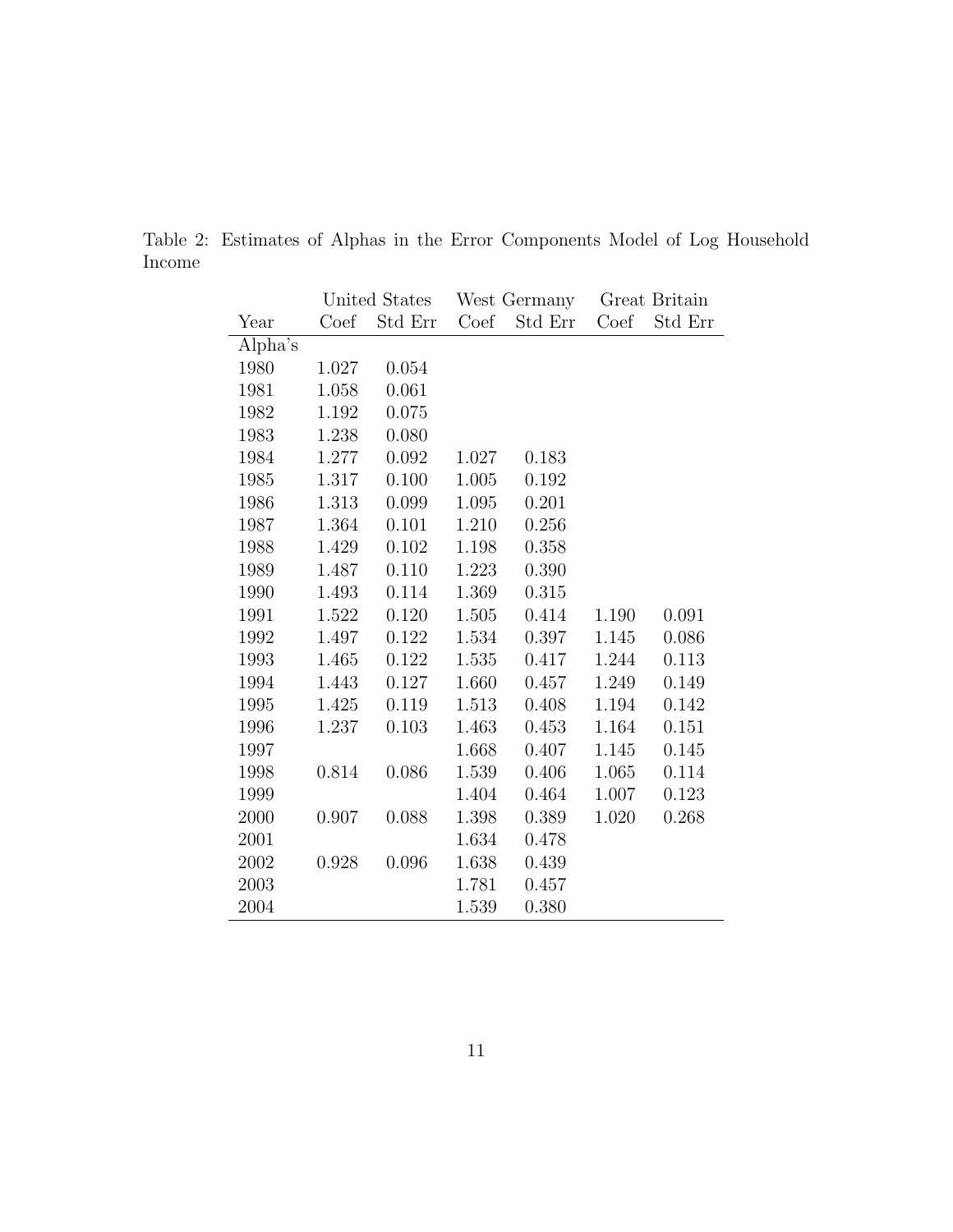|        |       | United States | West Germany |         | Great Britain |         |
|--------|-------|---------------|--------------|---------|---------------|---------|
| Year   | Coef  | Std Err       | Coef         | Std Err | Coef          | Std Err |
| Beta's |       |               |              |         |               |         |
| 1980   | 1.116 | 0.287         |              |         |               |         |
| 1981   | 1.396 | 0.436         |              |         |               |         |
| 1982   | 1.471 | 0.433         |              |         |               |         |
| 1983   | 1.534 | 0.466         |              |         |               |         |
| 1984   | 1.535 | 0.437         | 0.893        | 0.284   |               |         |
| 1985   | 1.500 | 0.452         | 0.738        | 0.224   |               |         |
| 1986   | 1.558 | 0.434         | 0.640        | 0.207   |               |         |
| 1987   | 1.421 | 0.425         | 0.612        | 0.207   |               |         |
| 1988   | 1.368 | 0.388         | 0.483        | 0.176   |               |         |
| 1989   | 1.575 | 0.453         | 0.631        | 0.271   |               |         |
| 1990   | 1.384 | 0.400         | 0.570        | 0.204   |               |         |
| 1991   | 1.668 | 0.478         | 0.522        | 0.201   | 0.958         | 0.227   |
| 1992   | 2.008 | 0.627         | 0.757        | 0.293   | 1.085         | 0.314   |
| 1993   | 2.616 | 0.747         | 0.732        | 0.248   | 0.921         | 0.297   |
| 1994   | 2.334 | 0.723         | 0.770        | 0.326   | 0.951         | 0.352   |
| 1995   | 1.797 | 0.657         | 0.721        | 0.345   | 0.892         | 0.264   |
| 1996   | 2.278 | 0.585         | 0.734        | 0.281   | 0.914         | 0.340   |
| 1997   |       |               | 0.816        | 0.313   | 1.013         | 0.314   |
| 1998   | 2.706 | 0.686         | 0.807        | 0.296   | 1.111         | 0.444   |
| 1999   |       |               | 1.023        | 0.337   | 1.164         | 0.298   |
| 2000   | 2.176 | 0.556         | 0.767        | 0.242   | 1.360         | 0.810   |
| 2001   |       |               | 0.816        | 0.261   |               |         |
| 2002   | 3.060 | 0.775         | 0.812        | 0.255   |               |         |
| 2003   |       |               | 0.806        | 0.272   |               |         |
| 2004   |       |               | 0.767        | 0.310   |               |         |

Table 3: Estimates of Betas in the Error Components Model of Log Household Income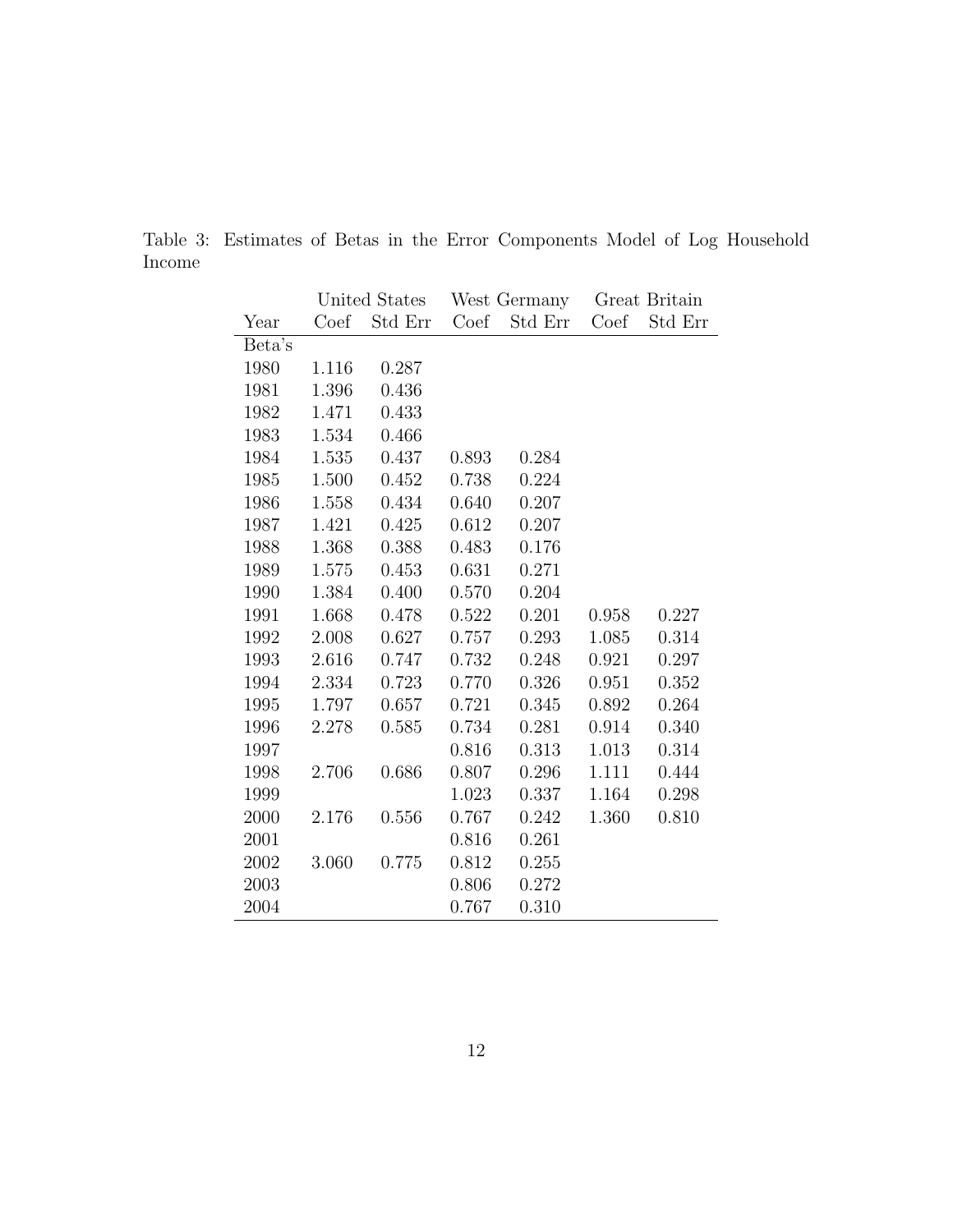

Figure 1: Actual and predicted cross-sectional variance in log household income in the United States, West Germany and Great Britain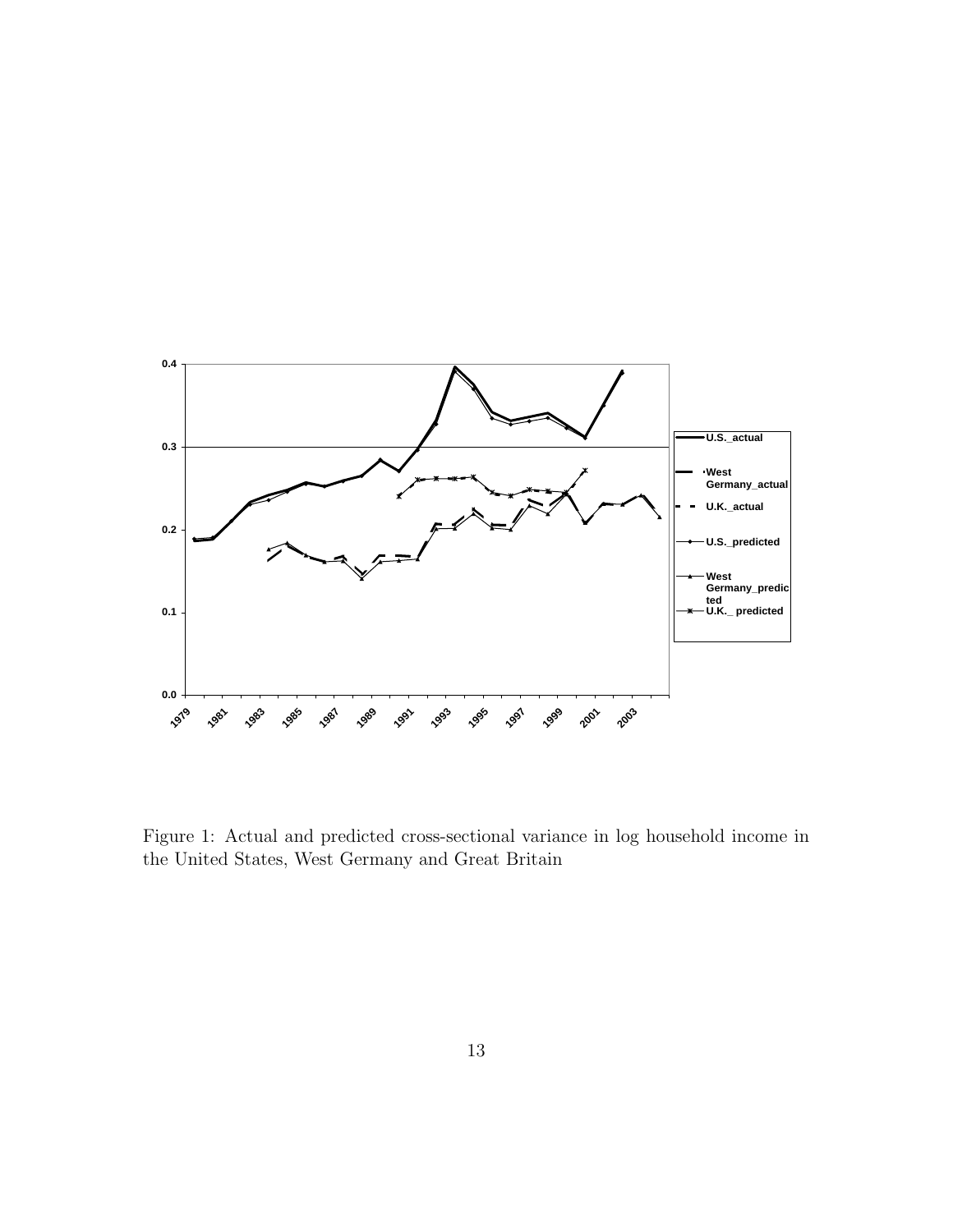

Figure 2: Trends in the permanent variance (top) and transitory variance (bottom) of log household income in the United States, West Germany and Great Britain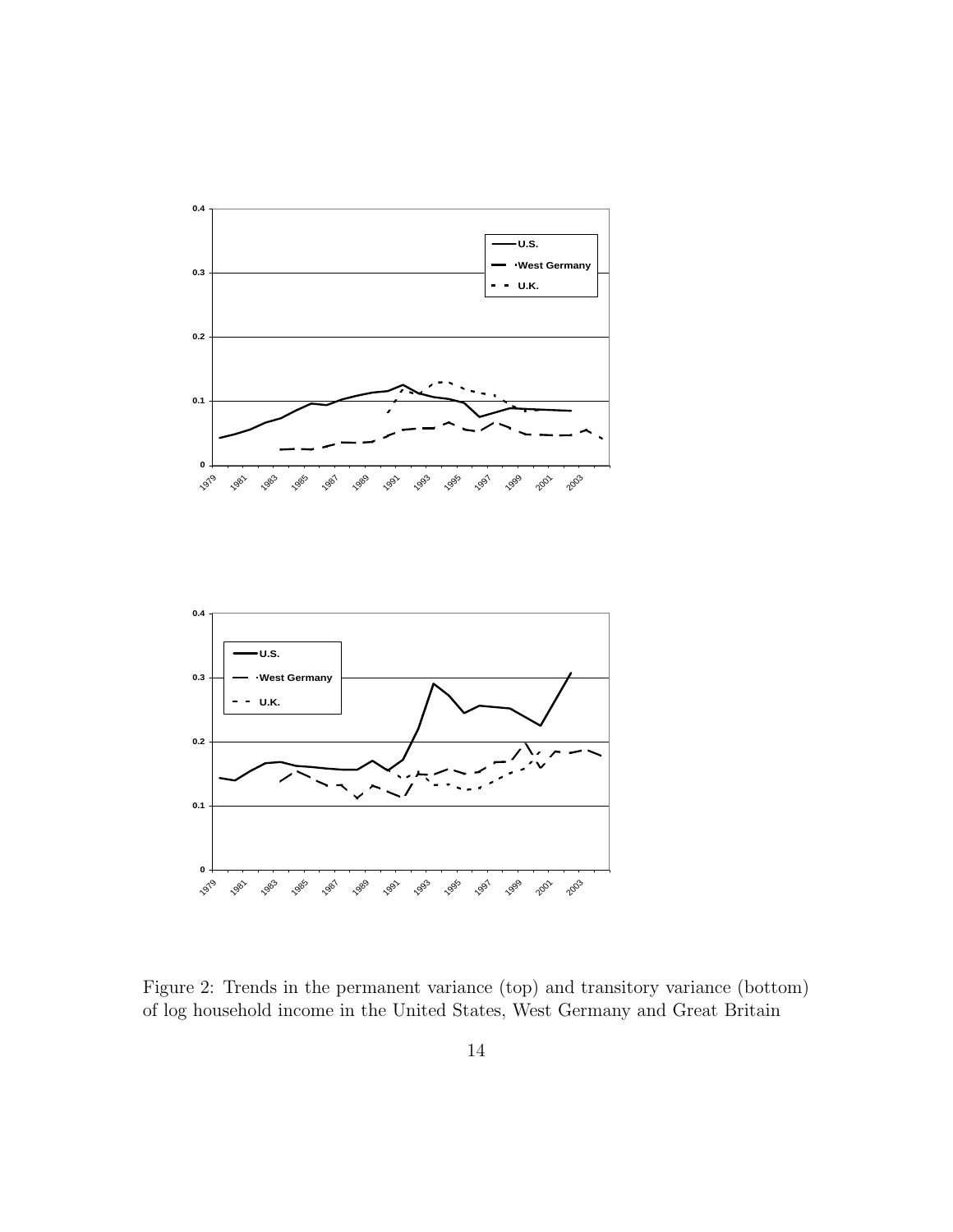

Figure 3: Total variance, permanent variance and transitory variance of log household income in the United States, 1979-2002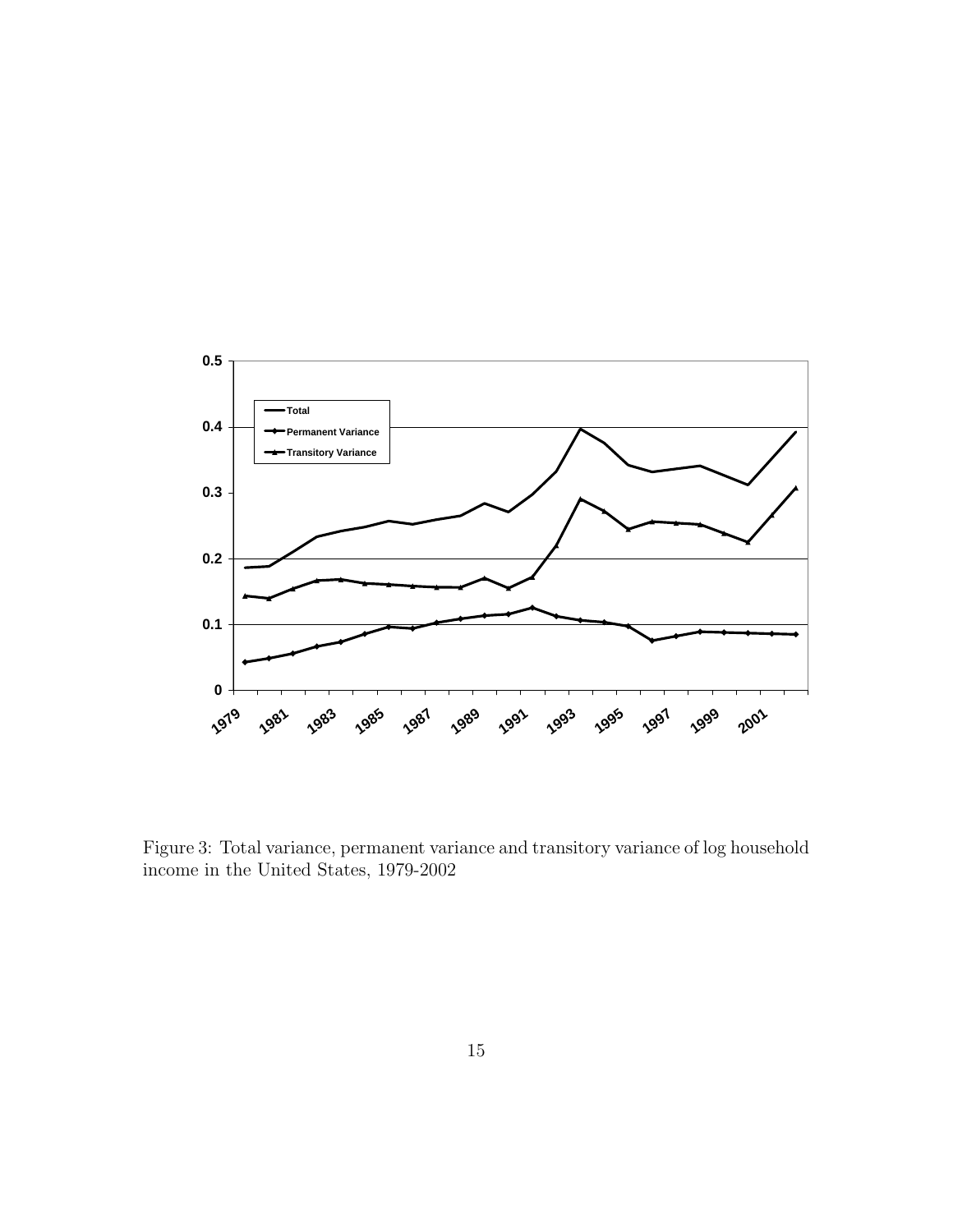

Figure 4: Total variance, permanent variance and transitory variance of log household income in West Germany, 1983-2004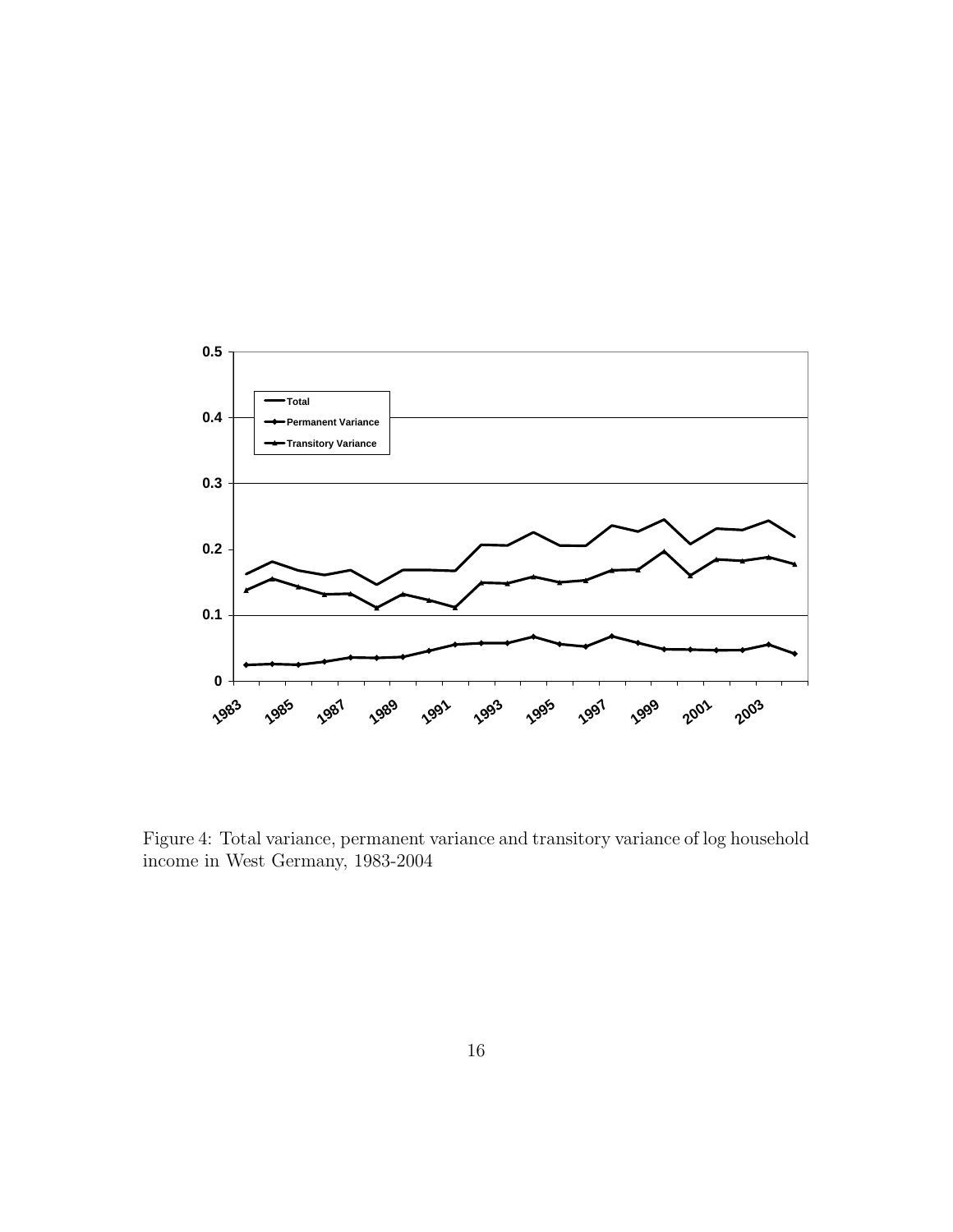

Figure 5: Total variance, permanent variance and transitory variance of log household income in Great Britain, 1990-2000